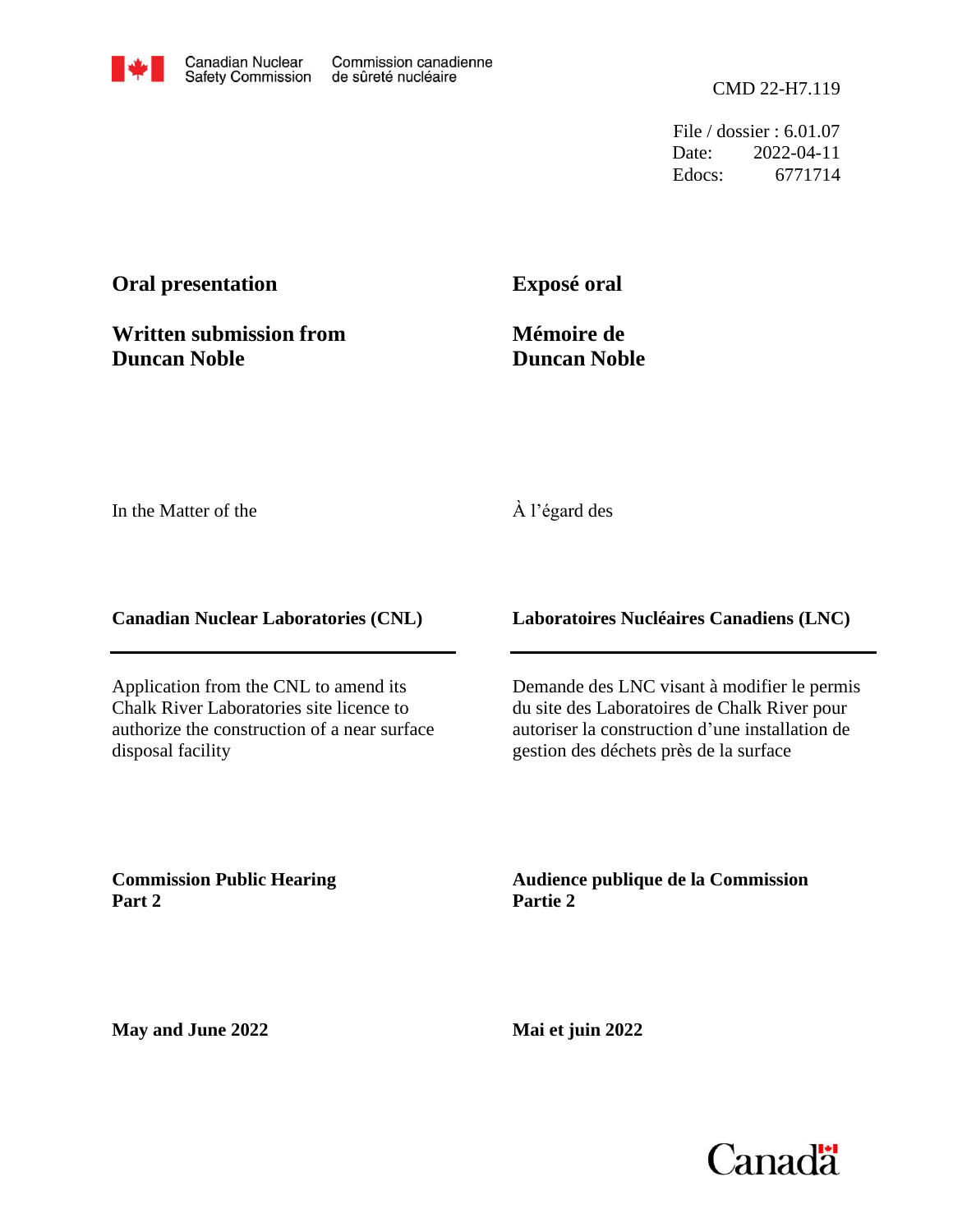11 April 2022

**From**: Duncan Noble

**To**: Canadian Nuclear Safety Commission (via email to [interventions@cnsc-ccsn.gc.ca\)](mailto:interventions@cnsc-ccsn.gc.ca)

## **Subject: May 31 Public Commission Hearing – Canadian Nuclear Laboratories Near Surface Disposal Facility**

I would like to intervene orally in these hearings. A summary of what I would like to say is shown below.

#### Introduction

- Engineering Physics grad, MBA, worked in climate change consulting for more than 20 years
- Worked as a summer student at CRNL in 1980
- Worked as an engineer for AECL 1981-1983
- I recognize the benefits that the nuclear industry has brought to our society, including radiation treatments for cancer and other diseases, and supporting the phase out of fossil fuels like the coal phase out in Ontario
- Like all professional engineers, I am obliged to "regard the practitioner's duty to public welfare as paramount" (PEO Code of Ethics, section 77 of the *[Professional Engineers Act](https://www.ontario.ca/laws/regulation/900941)***, R.S.O. 1990, c. [P.28](https://www.ontario.ca/laws/regulation/900941)**) 1
- This obligation applies to me. It also applies to any professional engineers involved in the design, review, and assessment of the proposed Near Surface Disposal Facility

## Process Issues

## Lack of Genuine Consultation with Indigenous Peoples

- Canada's federal government has made reconciliation with Indigenous Peoples a priority issue.
- Groups representing Indigenous Peoples such as the Assembly of First Nations and several First Nations have expressed their frustration with the lack of genuine consultation concerning this project.

#### Conflict of Interest

• As part of a review of federal environmental assessment processes, an [Expert](https://www.canada.ca/en/services/environment/conservation/assessments/environmental-reviews/environmental-assessment-processes/building-common-ground.html)  [Panel](https://www.canada.ca/en/services/environment/conservation/assessments/environmental-reviews/environmental-assessment-processes/building-common-ground.html) recommended in 2017 that the CNSC not be in charge of environmental assessment for nuclear projects. The panel also noted that the CNSC is widely perceived to be a captured regulator, with conflicts of interests concerning assessments of proposed projects like the NSDF.

#### Timing of Nuclear Waste Policy

- Canada's Nuclear Waste Policy is currently being developed
- It seems odd and inappropriate to rush the approval of this project before the governing nuclear waste policy is finalized and approved

<sup>1</sup> PEO Code of Ethics,<https://www.peo.on.ca/licence-holders/code-ethics>